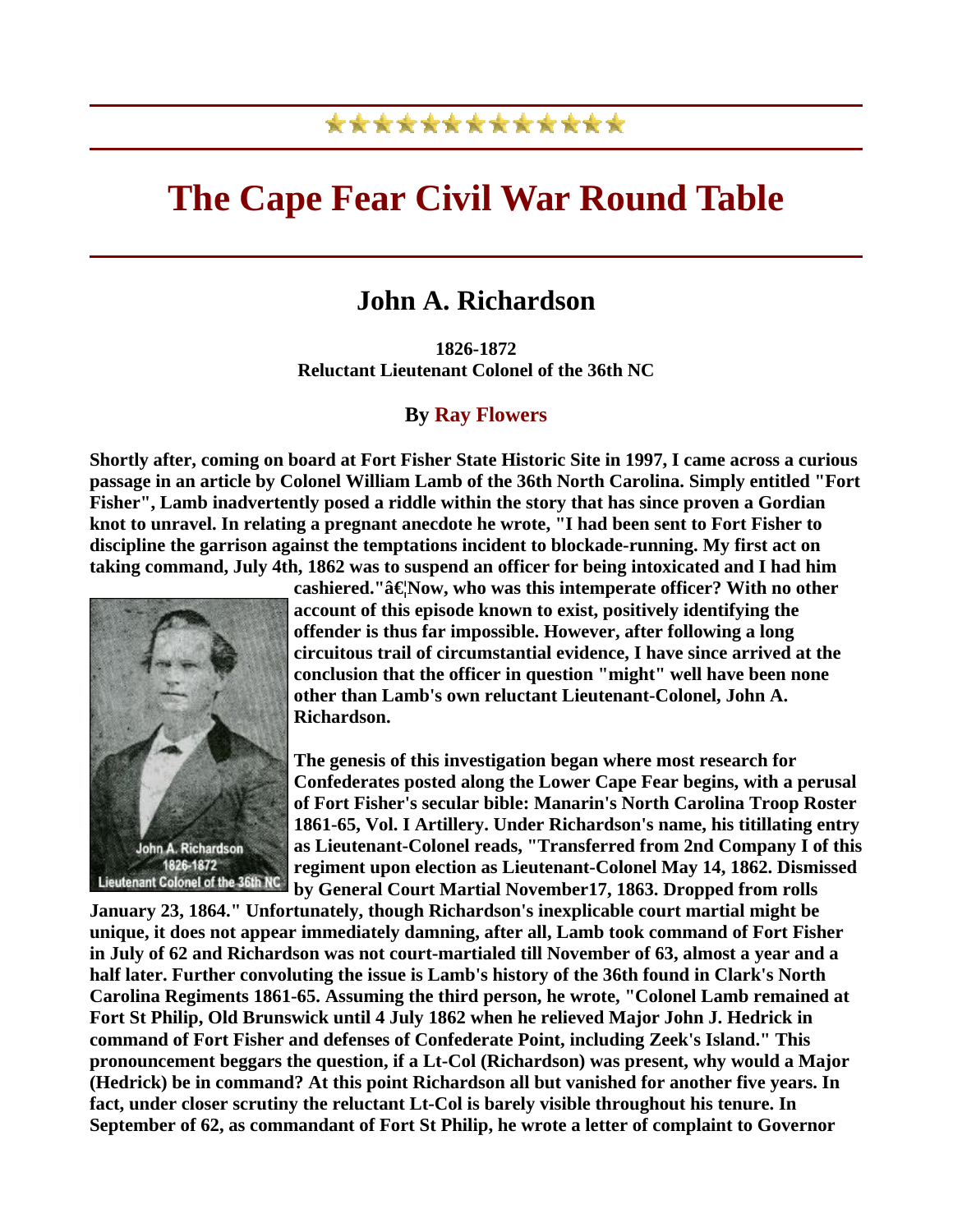**Vance concerning regimental organization. Then there's Lamb's succinct explanation for John D. Taylor's promotion and his (Taylor's) superseding Richardson as Lt-Col, "January 23, 1864 Major Taylor was promoted to Lt-Col in place of Richardson dropped." Little else appears, he's not even mentioned in the "Official Records". In post war years Lamb wrote several histories**  extolling the exploits of comrades and acquaintances associated with his old command, but nary **a word about Richardson. The silence is deafening.** 

**Evidently there was a rift between the Colonel and his Lt, but what was the bone of contention? Like Lamb, Richardson was an attorney, though nine years older, and unlike Lamb, he was a North Carolinian, as were most of the troops and company commanders of the regiment. However, when Major Lamb arrived in Wilmington, in October 1861, on the staff of fellow Virginian General Joseph Reid Anderson, he already ranked Captain Richardson. In May of 1862, just prior to the regimental elections, Lamb's adjutant, Lt Thomas Rowland, who was born in Michigan though raised in Virginia, wrote his mother that his good friend Captain George Parker was to be Lamb's Lt Colonel. Rowland was a talented engineer, a West Pointer, and eventually promoted and rotated to another theatre of war. Obviously Lamb thought something of the young man, Fort Fisher's Battery Rowland was almost certainly named in his honor and as late as November 1864 his old colonel remembered him with a gift box of wine and oranges. But where did Rowland get the impression that Parker was to be promoted to the Lt-Colonelcy? Parker was not a Virginian, though he was a graduate of Virginia Military Institute and had relations in Lamb's home town of Norfolk. And while Parker would never be the Lt-Colonel, he did ultimately assume Rowland's vacated position as adjutant. Could it be that Richardson was a victim of the Old Dominion clique?** 

**For the longest time, it seemed that history had successfully ostracized Richardson. Then about a year and a half ago, several new pieces of the puzzle appeared that helped to flesh out the reluctant Lt-Col considerably. First of all, Mr. Chad Johnson, a Fort Fisher employee, UNCW graduate student and Lower Cape Fear Civil War enthusiast acquired a compilation of Richardson's Registers, Returns and Rolls from National Archives. Two of the documents are compelling: One, a Field and Staff Muster Roll for July and August 1862, dated August 31, reads, "Transferred to Fort Fisher per Special Order No. 345 from District Hd. Qr. Date July 3rd". The other, a Return dated July 1862 reads, "Transferred to Fort St Phillip July 6, 1862 by order of Brig. Gen'l French". Clearly these papers place Richardson at Fort Fisher on July 4th, 1862, and almost as important, show him leaving soon after. And while the Return does not indict him for drunkenness, the info did make me a bit giddy.** 

**Next, in January 2003, an out of state researcher, whom I had assisted earlier, reciprocated, sending me a copy of Richardson's Service Record, again from National Archives. It states in part, "Attempted to resign, letter in record, on 1-20-63 because he had not received his appointment and the Col and Major had received theirs. There is an endorsement, apparently by Lee, that he knew of no reason why the appointment should be denied. Whiting made the appointment on 2-18-63. On 8-18-64 Richardson wrote to the AIGO (Adjutant and Inspector General's Office), letter in record, requesting a copy of his CM (Court Martial) transcript in order that he might defend himself. Unfortunately there is no information as to the General Order, number-department and the like, that published the court's findings." Once more, the records are devoid of detail or explanation, yet one can't help but feel that somebody (or bodies) within the 36th, just didn't like Richardson.**